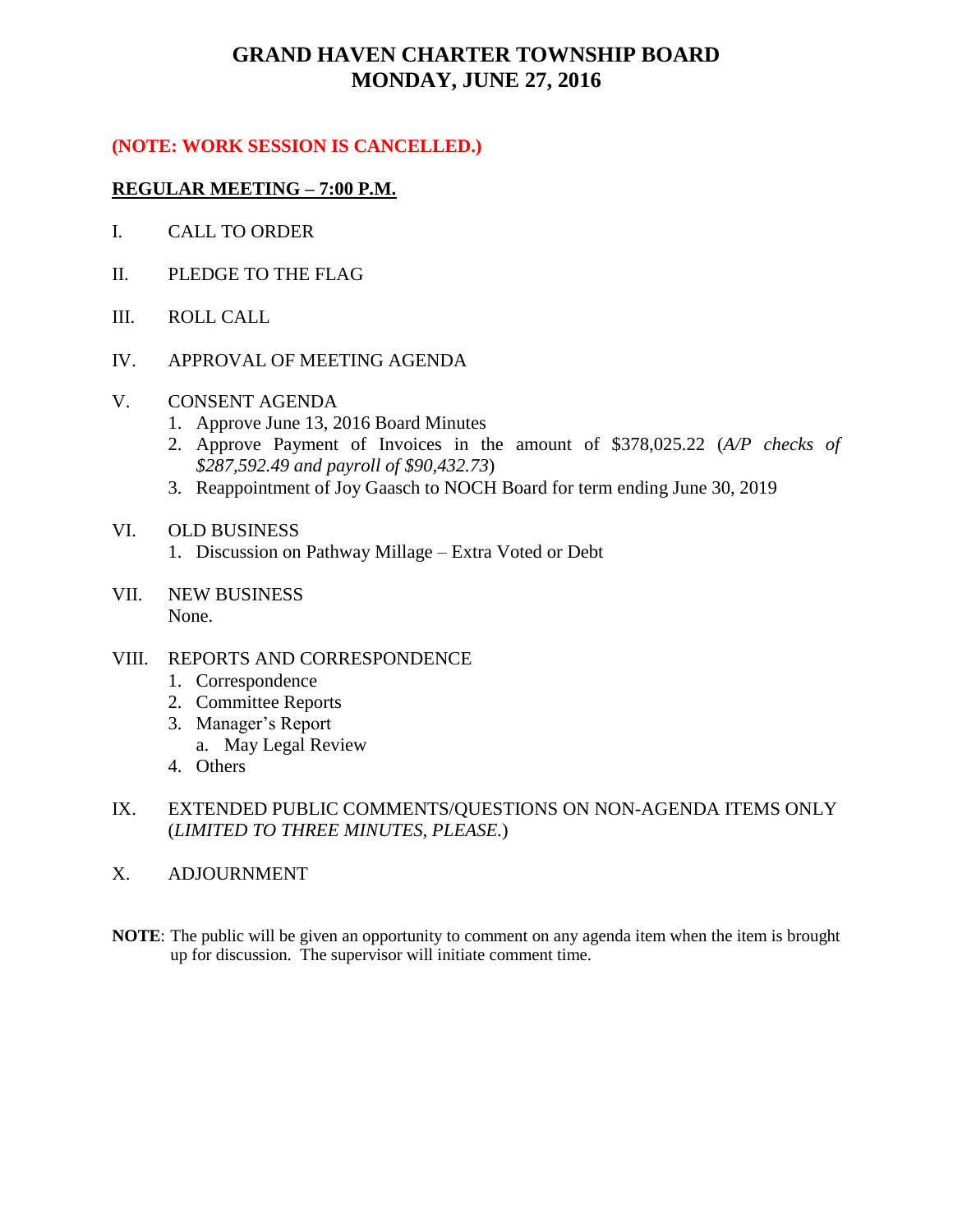#### **GRAND HAVEN CHARTER TOWNSHIP BOARD MONDAY, JUNE 13, 2016**

#### **WORKSESSION – 6:30 p.m.**

- 1. Planner Fedewa discussed the Bignell Ridge PUD and the inclusion of sunrooms on the construction of certain units. The Board determined that this was a minor amendment and requested the item be placed on the Board agenda under "Old Business".
- 2. The Board had a general discussion regarding housing and two requests for financial support that are currently pending.
- 3. Laird Schaefer (12543 Wilderness Trail) expressed concern with NORA proceeding with a millage request without support of a majority of the NORA Board.
- 4. Manager Cargo explained that the Township did not have a need for a used gazebo that an area church is replacing.

### **REGULAR MEETING**

#### I. CALL TO ORDER

Supervisor French called the regular meeting of the Grand Haven Charter Township Board to order at 7:00 p.m.

- II. PLEDGE TO THE FLAG
- III. ROLL CALL

**Board members present:** French, Meeusen, Behm, Larsen, Redick, and Kieft. **Board members absent:** Hutchins

Also present was Manager Cargo and Planner Fedewa.

IV. APPROVAL OF MEETING AGENDA

**Motion** by Treasurer Kieft and seconded by Trustee Meeusen to approve the meeting, as amended with the inclusion of the Bignell Ridge PUD minor amendment under "Old Business". **Which motion carried.**

#### V. APPROVAL OF CONSENT AGENDA

- 1. Approve May 23, 2016 Board Minutes
- 2. Approve Payment of Invoices in the amount of \$408,999.58 (*A/P checks of \$194,423.83 and payroll of \$214,575.75*)

**Motion** by Trustee Meeusen and seconded by Trustee Behm to approve the items listed on the Consent Agenda. **Which motion carried**.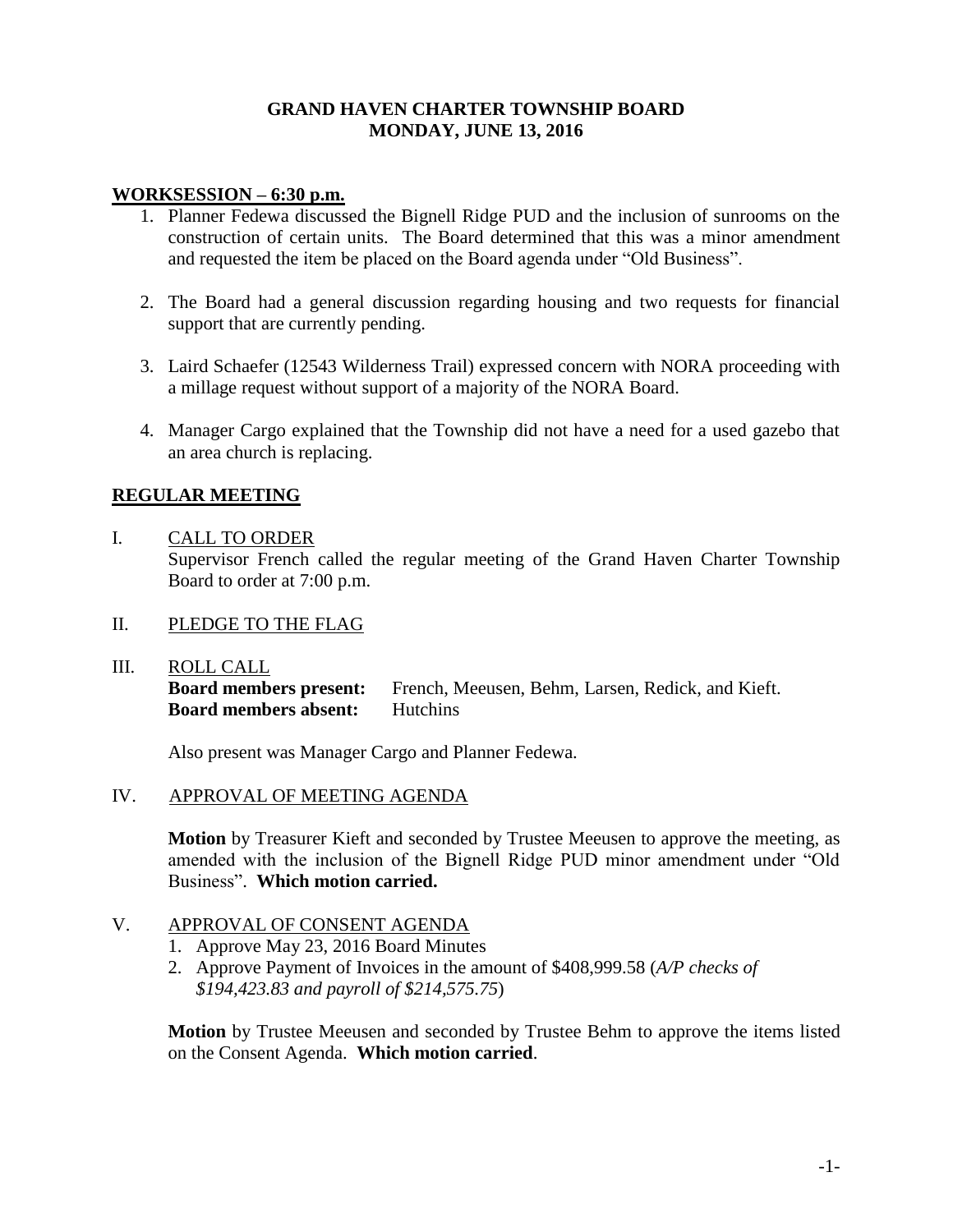#### VI. PRESENTATION

City Manager McGinnis provided a presentation regarding a request from the City of Grand Haven to support a Housing Services program by funding a \$61,056 funding deficit. The request would require a contribution from Grand Haven Charter Township of about \$7,200 for the 2017 and 2018 during a period when the program is supported by a \$30,000 contribution from the Grand Haven Area Community Foundation for each of the next two years. When this support is withdrawn in 2019, the Township's contribution will be increased to \$14,400 annually.

It was noted that the \$50,000 HEP grant is still pending.

No action was taken on the request.

#### VII. OLD BUSINESS

1. **Motion** by Trustee Redick, supported by Clerk Larsen to approve and adopt the Zoning Map Amendment Ordinance concerning the rezoning of Parcel No. 70-07-21- 400-015, from Agriculture (AG) to Rural Preserve (RP). This is a second reading. **Which motion carried** pursuant to the following roll call vote:

Ayes: Redick, Behm, French, Kieft, Meeusen, Larsen Nays: Absent: Hutchins

2. **Motion** by Treasurer Kieft, supported by Trustee Meeusen to find the addition of sunrooms in Bignell Ridge constitute a Minor PUD Amendment due to the unique circumstances of the Township having knowledge of the potential sunrooms during the July 2014, PUD approval process. This decision is final. **Which motion carried**.

#### VII. NEW BUSINESS

1. **Motion** by Supervisor French, supported by Trustee Redick to approve Resolution 16-06-01 that adopts the first series of budget amendments for fiscal year 2016. **Which motion carried** pursuant to the following roll call vote:

Ayes: Behm, French, Larsen, Meeusen, Kieft, Redick Nays: Absent: Hutchins

2. **Motion** by Trustee Meeusen, supported by Trustee Behm to approve Resolution 16- 06-02, as amended, that provides the necessary ballot wording to place Ordinance No. 541 referendum issue on the ballot for the November 8, 2016 election. **Which motion carried** pursuant to the following roll call vote:

Ayes: Redick, Kieft, Larsen, French, Behm, Meeusen, Nays: Absent: Hutchins

Manager Cargo noted that the Health Pointe project will not be "killed" if the referendum is not approved. However, the lawsuit appealing the Board's decision would lose any basis for continuing if the zoning ordinance language is approved by the referendum.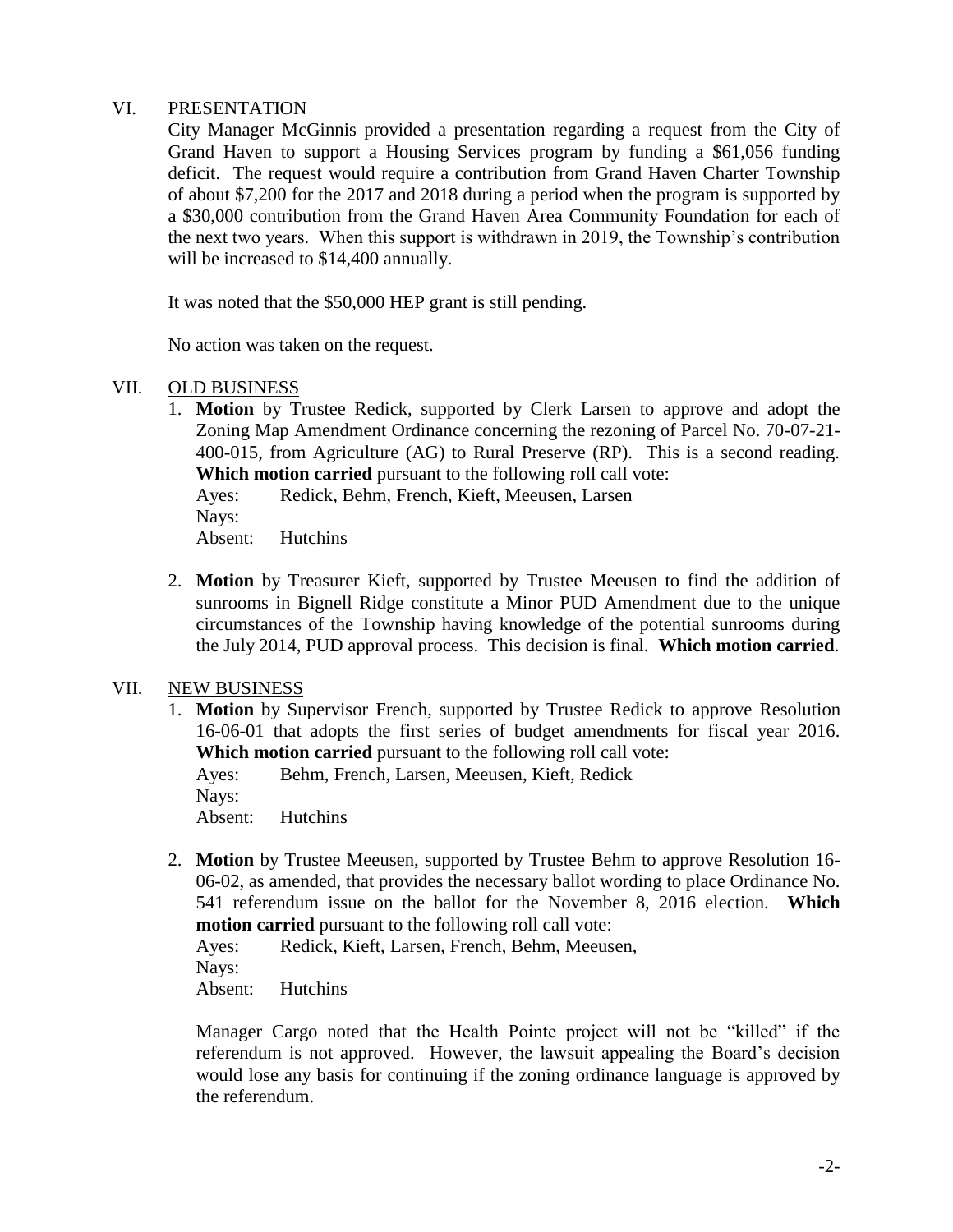3. **Motion** by Clerk Larsen, supported by Trustee Meeusen to approve Resolution 16- 06-03 approving a one-year license agreement with Waste Management of Michigan for waste collection and hauling services in Grand Haven Charter Township. **Which motion carried** pursuant to the following roll call vote:

Ayes: Meeusen, Kieft, Redick, French, Behm, Larsen Nays: Absent: Hutchins

Clerk Larsen requested a cost comparison between the waste haulers in the Township, which Manager Cargo will provide in the upcoming weekly report.

4. **Motion** by Supervisor French, supported by Trustee Behm to approve the reassignment of Human Resource tasks and the promotion of Fedewa to a Community Development Director (*i.e., change from Paygrade 5, level 6 or \$62,769 to Paygrade 6, Level 6 or \$68,683*). **Which motion carried**.

#### VIII. REPORTS AND CORESPONDENCE

- a. Correspondence was reviewed
- b. Committee Reports
	- i. Clerk Larsen noted that the next Personnel Committee meeting is scheduled for July  $5<sup>th</sup>$  at noon.
- c. Manager's Report, which included:
	- i. May Building Report
	- ii. May Ordinance Enforcement Report
	- iii. May Public Services Report
	- iv. April Legal Review
- d. Others

#### IX. PUBLIC COMMENTS

Craig Jenison (*i.e., a candidate for District Judge*) addressed the Board.

#### X. ADJOURNMENT

**Motion** by Clerk Larsen and seconded by Trustee Behm to adjourn the meeting at 7:59 p.m. **Which motion carried.**

Respectfully Submitted,

Laurie Larsen Grand Haven Charter Township Clerk

Karl French Grand Haven Charter Township Supervisor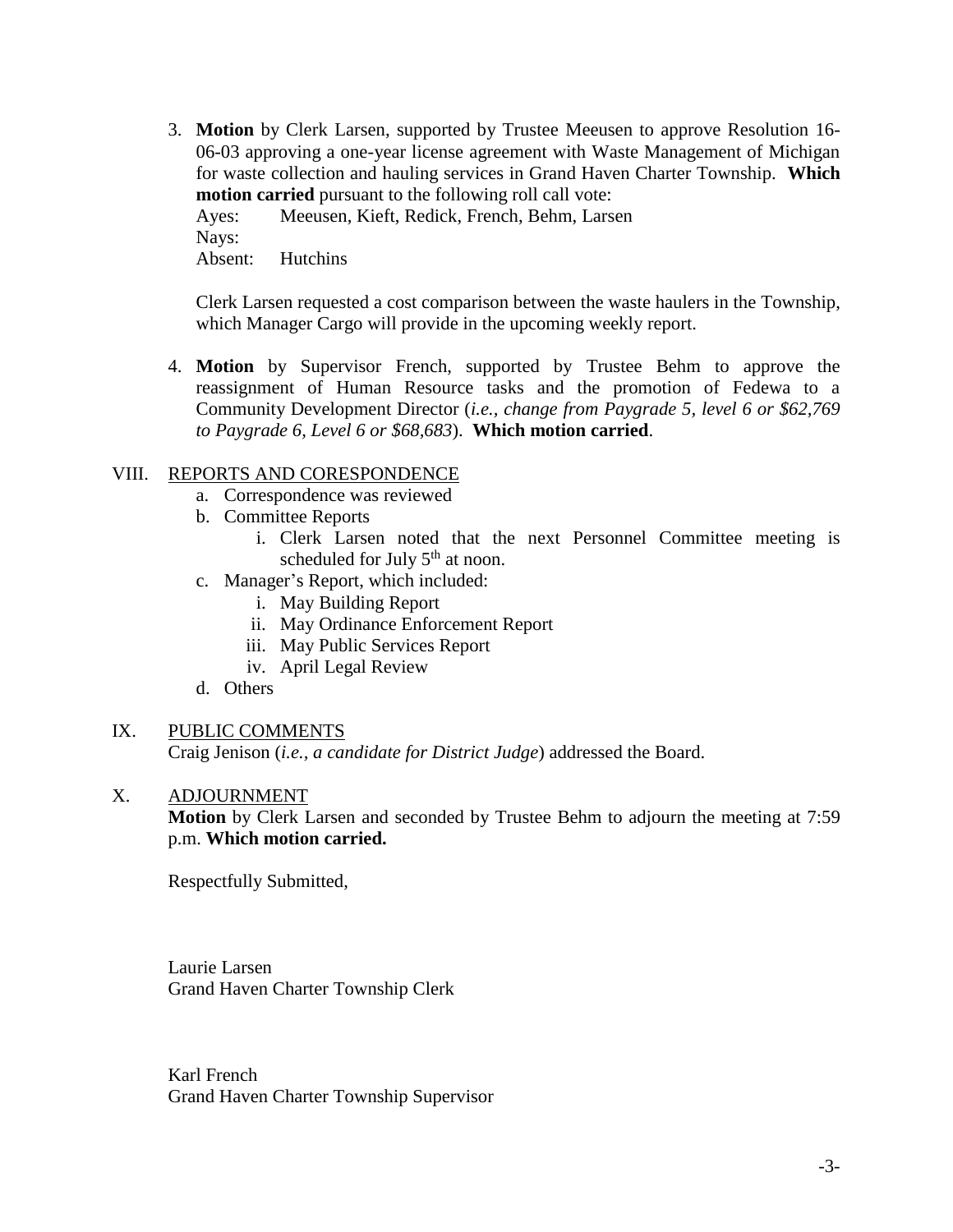

# SUPERINTENDENT'S MEMO

DATE: June 21, 2016

TO: Township Board

FROM: Cargo

SUBJECT: Supervisor French's Appointment – North Ottawa Community Hospital (NOCH)

Supervisor French requested that I forward information to the full Board regarding his proposed re-appointment of Joy Gaasch to the NOCH Board of Directors for a three-year term ending July 1, 2019.

Gaasch is well-known in our community as the President of the Chamber of Commerce and brings the following to her Board position on NOCH:

- $\triangleright$  She has relationships throughout the community and a desire to continue to assist NOCHS in moving forward with their strategic plans.
- $\triangleright$  She has been invaluable in creating connections between NOCH and the business community.
- $\triangleright$  She has gone through education/training with NOCH and wants to continue to utilize this expertise with NOCH.
- $\triangleright$  She is exceptional with regard to her communication skills and style and is an effective advocates for both NOCH and the community at-large.

French also notes that NOCH President Shelleye Yaklin sent a letter to the Township requesting that Gaasch be appointed for another three year term.

To implement the aforementioned, the following motion can be offered:

## **Move to appoint Joy Gaasch to the North Ottawa Community Hospital Board of Directors for a three year term ending July 1, 2019.**

If you have any questions or comments prior to the meeting, please contact Supervisor French.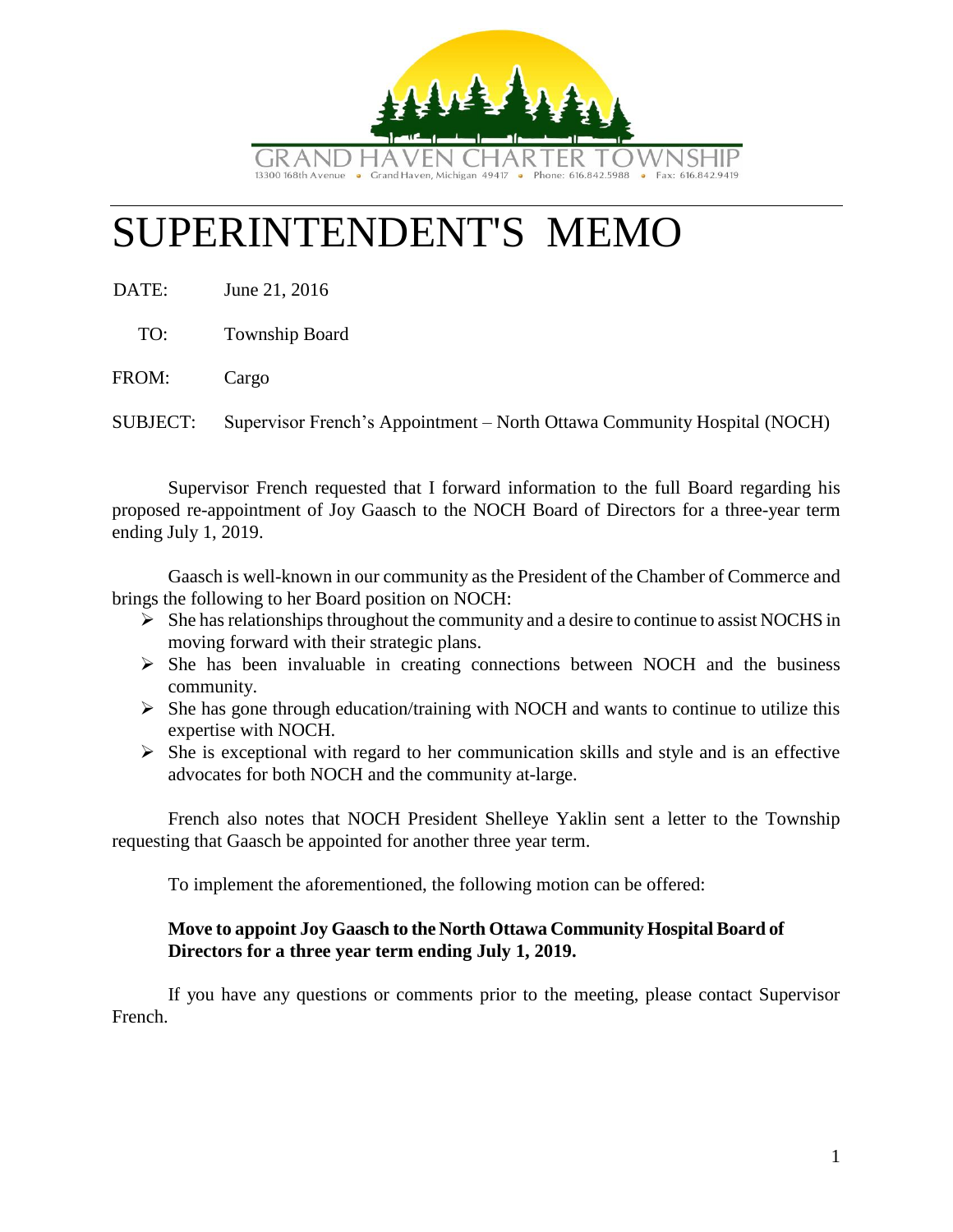

# **Manager's Memo**

|             | DATE: June 21, 2016               |
|-------------|-----------------------------------|
| TO:         | <b>Township Board</b>             |
| FROM: Cargo |                                   |
| RE:         | Pathway Extension Funding Options |

In January of 2015 the Township Board instructed staff to place the proposed ten mile extension of the Township's 28 mile pathway system on the ballot for the November Presidential elections – this was recommend to ensure a high voter turnout. (*Recall that a telephone survey by Epic-MRA of 300 registered Township voters indicated that 64% would support a 0.45 mills pathway millage—which equates to a tax rate of 45 cents for every \$1,000 of taxable value*.)

Prien and Newhof updated the cost projections – which increased from about an estimated \$4.2 million to \$4.4 million due to the "boom" in construction – an increase of about 4.8% over the past 18 months. (*See Engineer's Estimate below*.)

| Item |                                                                                                                                                 |                     |           |
|------|-------------------------------------------------------------------------------------------------------------------------------------------------|---------------------|-----------|
| No.  | <b>Description</b>                                                                                                                              | <b>Total Amount</b> | Length    |
| 1    | Lincoln St. (Lakeshore Dr. to 168th Avenue; East of<br>US-31 to 144th Ave. and connector to Ferris Street<br>along East side of US-31-easement) | \$1,729,650         | 4.1 Miles |
| 2    | 144th Ave. (Mercury Dr. to Lincoln St)                                                                                                          | \$773,733           | 1.5 Miles |
| 3    | Buchanan St. (Lakeshore Dr. to 168th Ave.)                                                                                                      | \$491.749           | 0.8 Miles |
| 4    | 152nd Ave. (Ferris to Lincoln)                                                                                                                  | \$451,765           | 0.5 Miles |
| 5    | 168th Ave (Buchanan to Ferris)                                                                                                                  | \$608,154           | 1.5 Miles |
| 6    | Groesbeck St. (152nd to west end)                                                                                                               | \$210,131           | 0.8 Miles |
| 7    | Sleeper St. (168th to Hofma Park)                                                                                                               | \$151,185           | 0.8 Miles |
|      | <b>Total Project Costs:</b>                                                                                                                     | \$4,416,366         |           |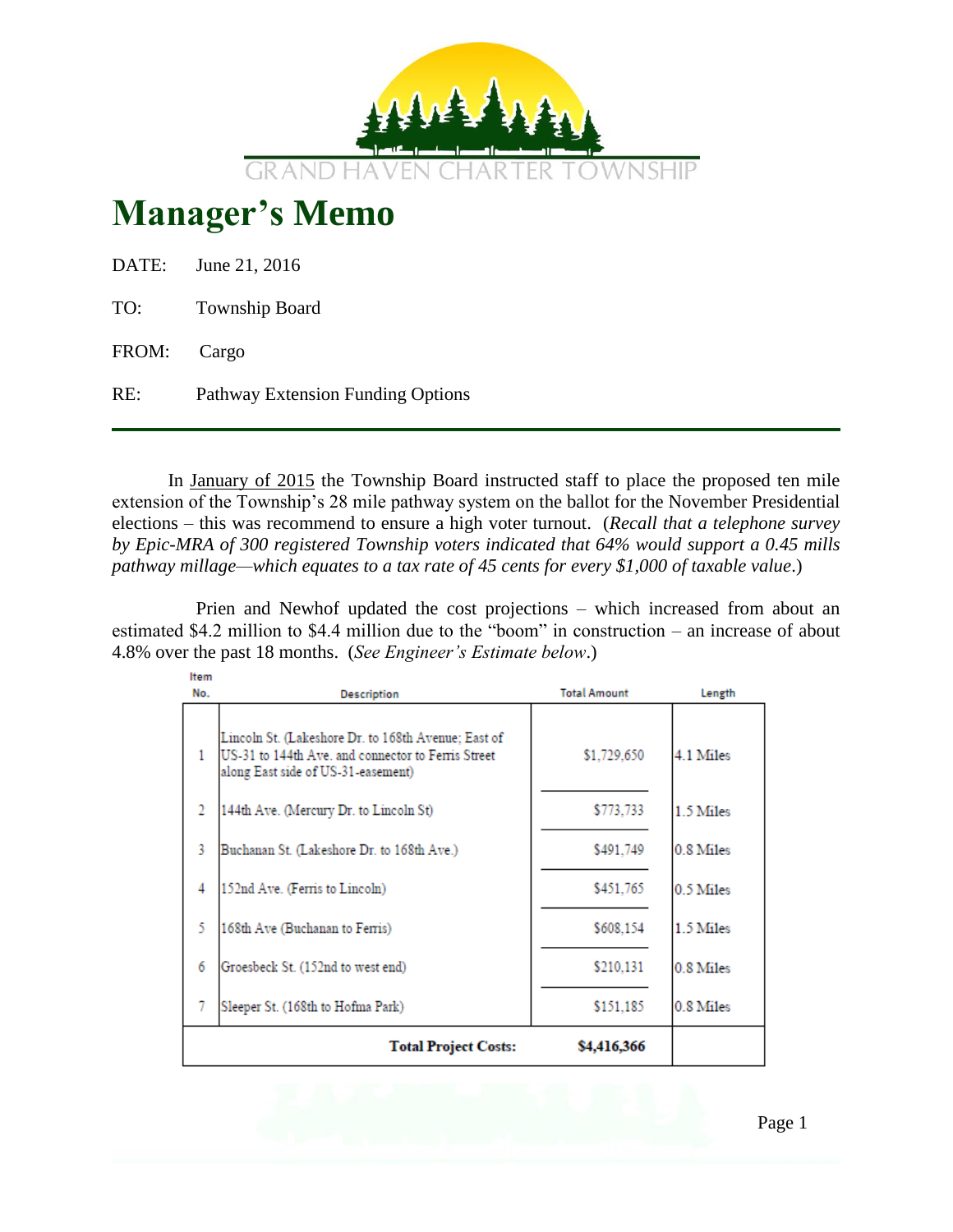At this stage, the Township Board needs to approve the ballot wording prior to August 16<sup>th</sup>. Further, the Board will need to decide whether the language will be for an extra voted millage (*e.g., 0.45 mills for 20 years*) that may be applied to pay principal and interest on a bond **or** whether the ballot should authorize a specific bond amount for the project (*e.g., \$4.5 million with a 20 year bond*). (*The ballot language for both options is attached*.)

In general, the positive about an extra voted millage is that the Township would have greater flexibility with regard to how the tax revenues are spent. Rather than being limited to a specific use (*i.e., construction of the 10 mile pathway extension*), the monies could also be used for a bond to pay for the construction and, if the millage monies generated were *greater* than needed for the bond debt, available millage monies could be used for pathway maintenance.

The negative about an extra voted millage is that it is subject to Headlee rollbacks and uncertainty with regard to changes that Lansing might impose on how Taxable Value is calculated and/or the impact of a major recession wherein the Taxable Value of the Township could be reduced.

The extra voted millage is a "good" choice if you expect the Township's Taxable Value to increase over the next 20 years and you want to maximize monies available for maintenance. But, there is greater uncertainty with regard to the issue of Taxable Value.

With regard to a specified bond amount, the positive is that regardless of the economy, the Township will have the authority to levy a millage sufficient to cover bond payments. This removes any uncertainty with regard to future debt payments; but, it eliminates any excess monies that could be raised due to the future growth of the Taxable Value.

Past experience indicates that a millage necessary to cover a specified bond is reduced over time. For example, the last pathway debt millage was initially levied in 1998 at 0.7569 mills. But, because of growth in the Township, the debt millage was reduced to .37 mills in 2007 – a reduction of about **51%** over the term of the bond. (*Another "extreme" example would be the water millage debt, which fell from 2.9 mills in 1979 to .22 mills in 2015 – a reduction of about 92%*.)

The specified bond amount is a "good" choice if you want to eliminate uncertainty with regard to future bond payments and have the potential to decrease the millage rate over time. But, it will require the Township to rely upon the General Fund for future maintenance costs of the pathway.

Both choices are viable options.

**Bottom line** – the Township's financial position remains "strong" with the Township's total general obligation debt being only **\$1,060,000**. This is merely **1.3%** of the \$83,235,160 in debt that the Township is authorized to issue under state law.

Even if the Township adds \$4.5 million to the existing debt for an additional 10 miles of pathway, the Township would only be at **6.7%** of the Township's \$83 million debt limit.

If there are any questions or comments prior to the meeting, please contact me.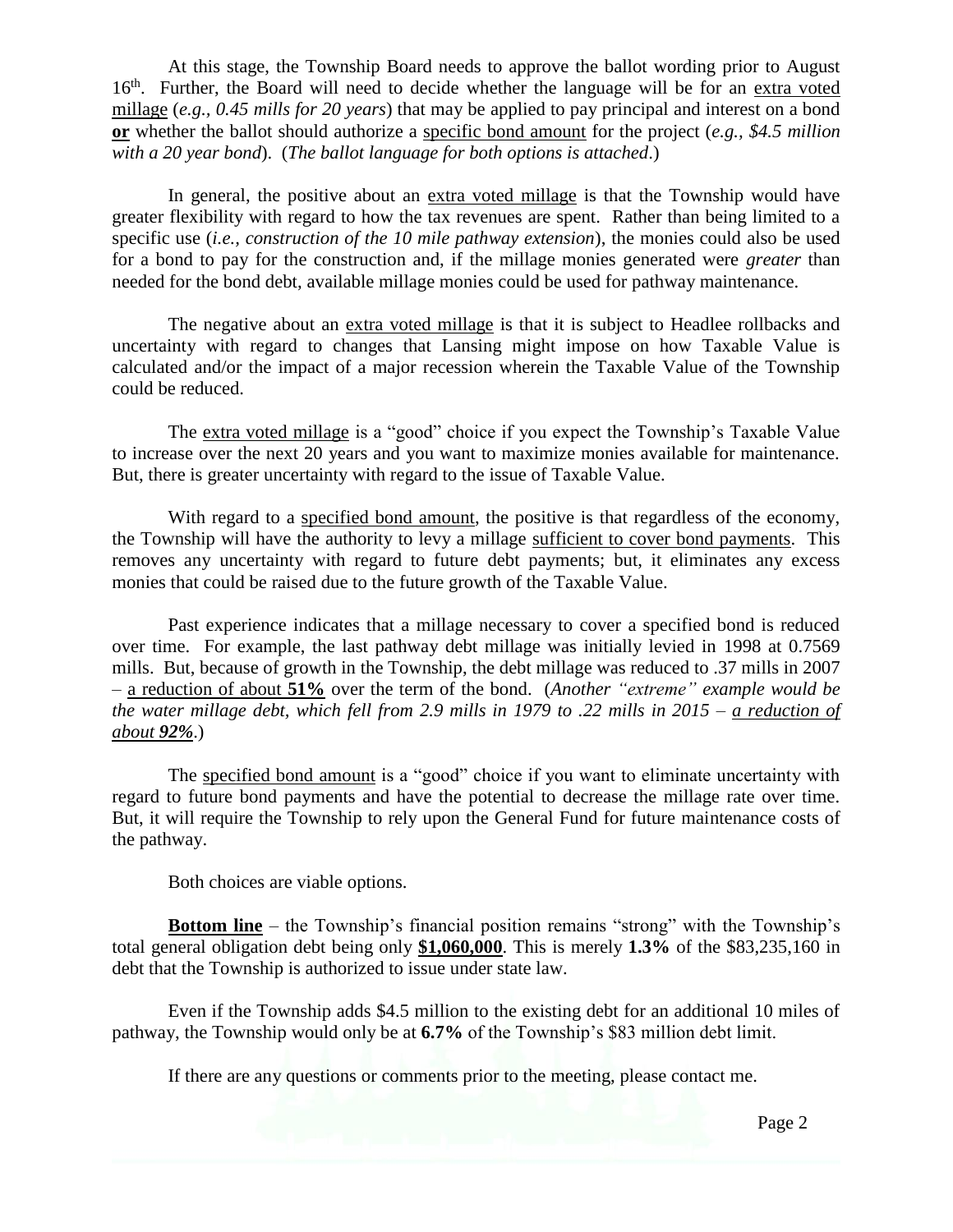#### **EXCERPTS OF MINUTES**

At a regular meeting of the Township Board of the Grand Haven Charter Township, Ottawa County, Michigan, held at the Township Hall at 13300 - 168<sup>th</sup> Avenue, Grand Haven, Michigan, on the  $11<sup>th</sup>$  day of July, 2016, at 7:00 p.m., local time.

\_\_\_\_\_\_\_\_\_\_\_\_\_\_\_\_\_\_\_\_\_\_\_\_\_\_\_\_\_\_\_\_\_\_\_\_\_\_\_\_\_\_\_\_\_\_\_\_\_\_\_\_\_\_\_\_\_\_\_\_\_\_\_\_\_\_

PRESENT:

ABSENT: \_\_\_\_\_\_\_\_\_\_\_\_\_\_\_\_\_\_\_\_\_\_\_\_\_\_\_\_\_\_\_\_\_\_\_\_\_\_\_\_\_\_\_\_\_\_\_\_\_\_\_\_\_\_\_\_\_\_\_\_\_\_\_\_\_\_

The following Resolution was offered by Board Member \_\_\_\_\_\_\_\_\_\_\_\_\_\_\_\_\_\_\_\_\_\_\_\_\_\_\_ and supported by Board Member \_\_\_\_\_\_\_\_\_\_\_\_\_\_\_\_\_\_\_\_\_\_\_\_\_\_\_\_\_:

#### **RESOLUTION 16-07-0\***

WHEREAS, the Township desires to place before its electors at the November 8, 2016 election a bicycle path millage proposition;

NOW, THEREFORE, IT IS RESOLVED AS FOLLOWS.

1. The following proposition shall be submitted to the qualified electors of Grand Haven Charter Township, Ottawa County, Michigan, at an election held on Tuesday, November 8, 2016:

#### BICYCLE PATH MILLAGE PROPOSITION

Shall an increase in property taxes which may be levied against property in Grand Haven Charter Township, Ottawa County, Michigan, be approved for twenty (20) years, 2016 through 2035, inclusive, in the amount of 0.45 mill (\$0.45 per thousand dollars of taxable valuation), for all property in the Township, to provide funds for planning, constructing, maintaining, reconstructing, operating, and constructing bicycle paths, for acquiring rights-of-way for bicycle paths and for the principal and interest on any bonds issued for the same; and shall the Township be authorized to levy the tax? The estimate of the revenue the Township will collect if the millage is approved and levied in its entirety in the 2016 calendar year is approximately \$301,725.

$$
\begin{array}{ccc}\n\text{YES} & ( & ) \\
\text{NO} & ( & )\n\end{array}
$$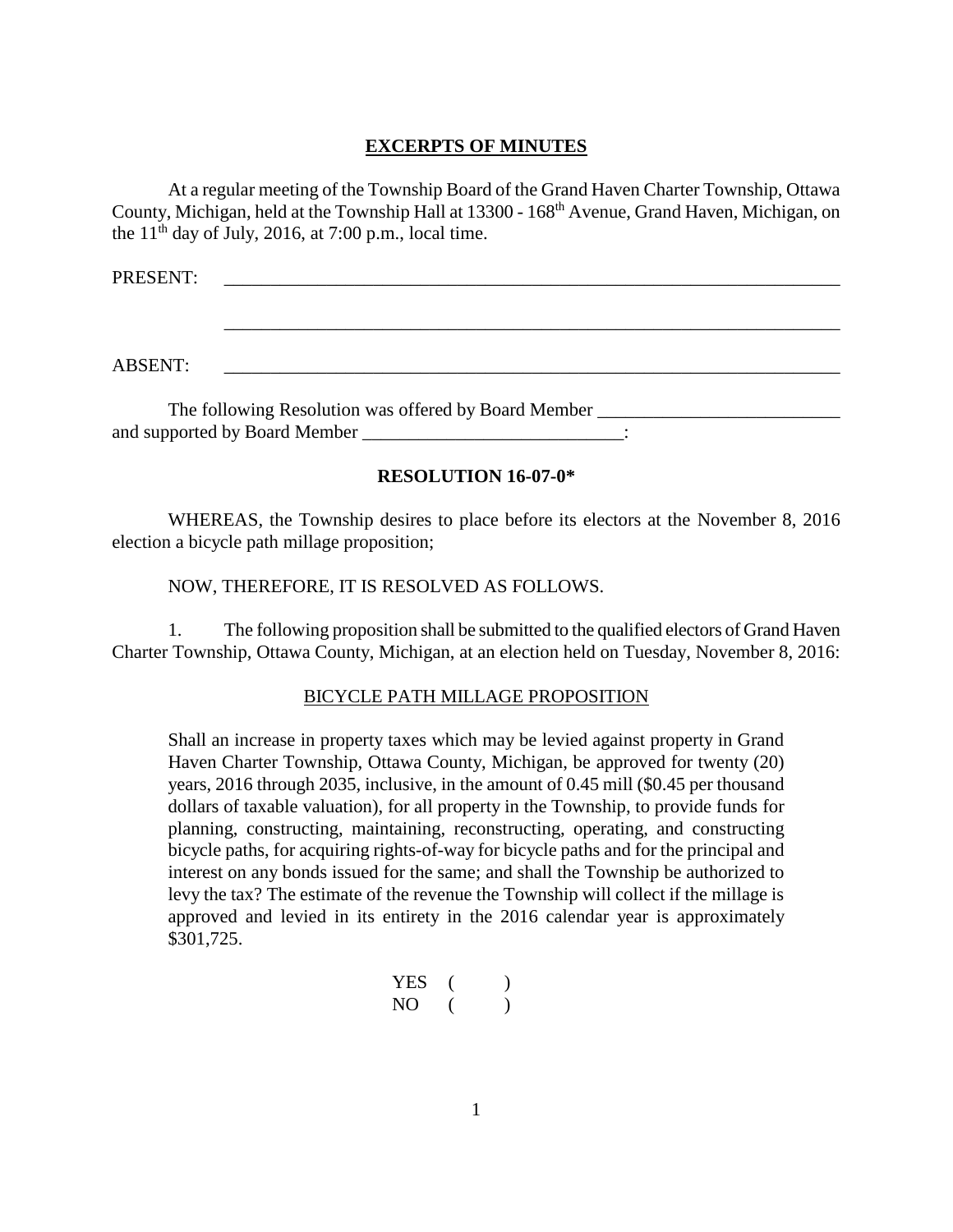2. The Township Clerk is authorized and directed to timely certify this Resolution, containing the Bicycle Path Millage Proposition, to the County Clerk for the County of Ottawa, Michigan prior to August 16, 2016 at 4:00 p.m.

3. All resolutions in conflict in whole or in part are revoked to the extent of such conflict.

YES: \_\_\_\_\_\_\_\_\_\_\_\_\_\_\_\_\_\_\_\_\_\_\_\_\_\_\_\_\_\_\_\_\_\_\_\_\_\_\_\_\_\_\_\_\_\_\_\_\_\_\_\_\_\_\_\_\_\_\_\_\_\_\_\_\_\_

\_\_\_\_\_\_\_\_\_\_\_\_\_\_\_\_\_\_\_\_\_\_\_\_\_\_\_\_\_\_\_\_\_\_\_\_\_\_\_\_\_\_\_\_\_\_\_\_\_\_\_\_\_\_\_\_\_\_\_\_\_\_\_\_\_\_

NO: \_\_\_\_\_\_\_\_\_\_\_\_\_\_\_\_\_\_\_\_\_\_\_\_\_\_\_\_\_\_\_\_\_\_\_\_\_\_\_\_\_\_\_\_\_\_\_\_\_\_\_\_\_\_\_\_\_\_\_\_\_\_\_\_\_\_

RESOLUTION DECLARED AND ADOPTED.

DATED: July 11, 2016.

Laurie Larsen, Township Clerk

#### **CERTIFICATE**

I, the undersigned, the duly qualified and acting Township Clerk of Grand Haven Charter Township, Ottawa County, Michigan, certify that the foregoing is a true and complete copy of the resolution adopted by the Township Board at a regular meeting of the Township Board held on the 11<sup>th</sup> day of July, 2016. I further certify that public notice of the meeting was given pursuant to and in full compliance with Michigan Act 267 of 1976, as amended, and that the minutes of the meeting were kept and will be or have been made available as required by the Act.

Laurie Larsen, Township Clerk

\_\_\_\_\_\_\_\_\_\_\_\_\_\_\_\_\_\_\_\_\_\_\_\_\_\_\_\_\_\_\_\_\_\_\_\_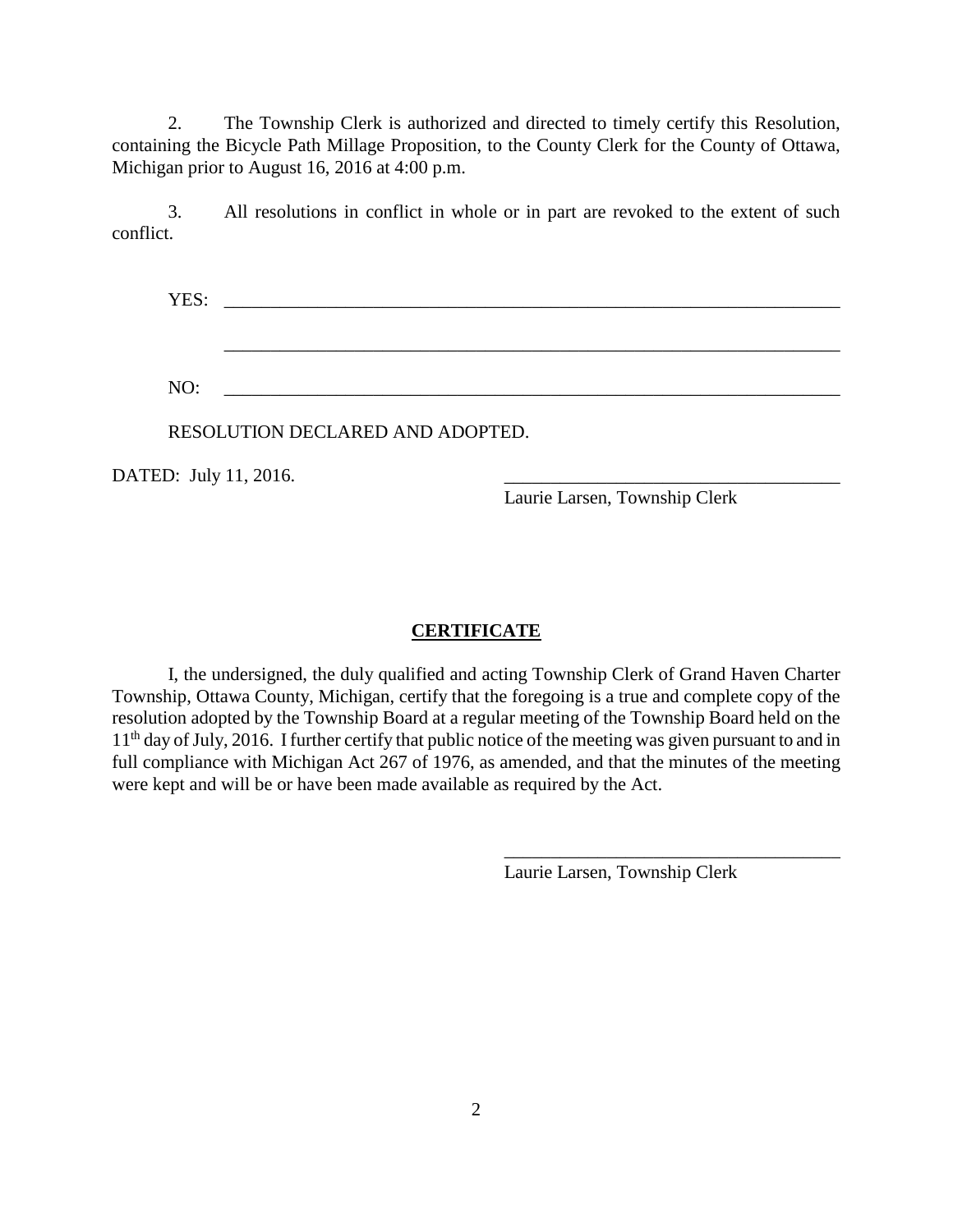#### **EXCERPTS OF MINUTES**

At a regular meeting of the Township Board of the Grand Haven Charter Township, Ottawa County, Michigan, held at the Township Hall at 13300 - 168<sup>th</sup> Avenue, Grand Haven, Michigan, on the  $11<sup>th</sup>$  day of July, 2016, at 7:00 p.m., local time.

\_\_\_\_\_\_\_\_\_\_\_\_\_\_\_\_\_\_\_\_\_\_\_\_\_\_\_\_\_\_\_\_\_\_\_\_\_\_\_\_\_\_\_\_\_\_\_\_\_\_\_\_\_\_\_\_\_\_\_\_\_\_\_\_\_\_

PRESENT:

ABSENT: \_\_\_\_\_\_\_\_\_\_\_\_\_\_\_\_\_\_\_\_\_\_\_\_\_\_\_\_\_\_\_\_\_\_\_\_\_\_\_\_\_\_\_\_\_\_\_\_\_\_\_\_\_\_\_\_\_\_\_\_\_\_\_\_\_\_

The following Resolution was offered by Board Member \_\_\_\_\_\_\_\_\_\_\_\_\_\_\_\_\_\_\_\_\_\_\_\_\_\_\_ and supported by Board Member \_\_\_\_\_\_\_\_\_\_\_\_\_\_\_\_\_\_\_\_\_\_\_\_\_\_\_\_\_:

#### **RESOLUTION 16-07-0\***

WHEREAS, the Township desires to place before its electors at the November 8, 2016 election a bicycle path millage proposition;

NOW, THEREFORE, IT IS RESOLVED AS FOLLOWS.

1. The following proposition shall be submitted to the qualified electors of Grand Haven Charter Township, Ottawa County, Michigan, at an election held on Tuesday, November 8, 2016:

#### BICYCLE PATH BOND AND MILLAGE PROPOSITION

Shall Grand Haven Charter Township be authorized to borrow an amount not to exceed \$4,500,000, for a maximum of 20 years, absent refunding, and issue general obligation tax bonds for the following bicycle path extension project: Phase III Ten Mile Extension; and shall the Township be authorized to levy an increase in property taxes which may be levied against all property in the Township, for 20 years, 2016 through 2035, inclusive, in the initial amount of 0.45mill (\$0.45 per thousand dollars of taxable valuation), to provide funds to repay the bonds? The estimate of the revenue the Township will collect if the millage is approved and levied in its entirety in the 2016 calendar year is approximately \$301,725.

> $YES$  ( ) NO ( )

2. The Township Clerk is authorized and directed to timely certify this Resolution, containing the Bicycle Path Millage Proposition, to the County Clerk for the County of Ottawa, Michigan prior to August 16, 2016 at 4:00 p.m.